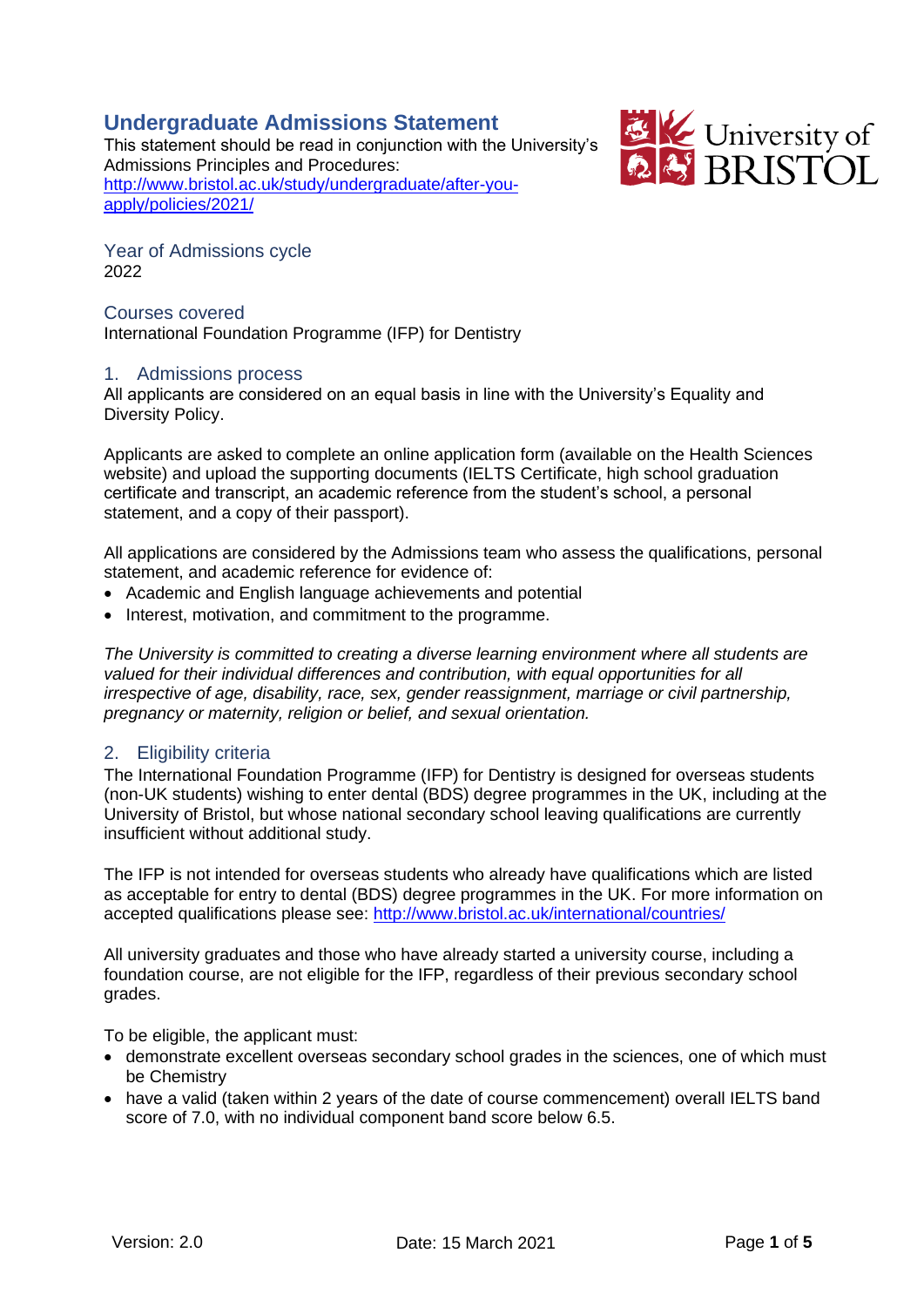# 3. Personal statement criteria

Given the large number of applications we receive, we necessarily place substantial emphasis on the quality of the personal statement, in particular:

- Evidence of commitment to, and realistic interest in, a career in Dentistry
- Why the University of Bristol IFP would be the appropriate route for the applicant into Dentistry professional programmes
- Life skills such as communication skills, personal resilience and emotional stamina, organisational/leadership qualities, good time management and problem-solving skills
- Evidence of altruism/voluntary work, enjoyment in helping others, experience in caring roles, or community/school involvement.\*

\*Applicants should have some practical work experience in a relevant area to show their commitment to the programme and career. This does not have be clinical experience (in a hospital, GP practice or animal clinic), and can include work placements undertaken as part of a course or as independent voluntary work. There is no minimum number of hours or weeks required.

### 4. Interviews

Based on the application and required supporting documents, applicants will be shortlisted and considered for interview pre-offer as part of the selection process. Such interviews are conducted remotely via video calls, with a small panel of staff which will include the Programme Director and at least one member of staff who has been trained in fair and effective recruitment techniques and are undertaken in accordance with the University's policy on equal opportunities.

The following criteria will be considered when assessing the interview performance:

- Academic achievement and potential
- Interest, motivation, and commitment to the programme
- Communication skills.

### 5. Aspirational offers

Due to the competitive nature of this programme, we will only consider applicants who are predicted to achieve (or have already achieved) the entry requirements in full.

### 6. Mature applicants

Mature students (those aged 21 and over) receive the same consideration as other candidates. However, we may ask for information about what the applicant has been doing for the intervening years since leaving secondary school, to assess whether an applicant might be better applying directly for undergraduate studies.

### 7. Deferred applications

Deferrals will not be allowed. Applications will only be considered in the cycle in which they are submitted, and under the policies in place for that cycle.

#### 8. Resits

Students who have completed resits of their secondary school examinations will be considered for IFP admission.

### 9. Transfers

Transfer requests from one Foundation Programme within the UK to the University of Bristol International Foundation Programme will not be considered.

### 9. Admissions team

Applications are received by the Faculty and approved by the Programme Director or nominee.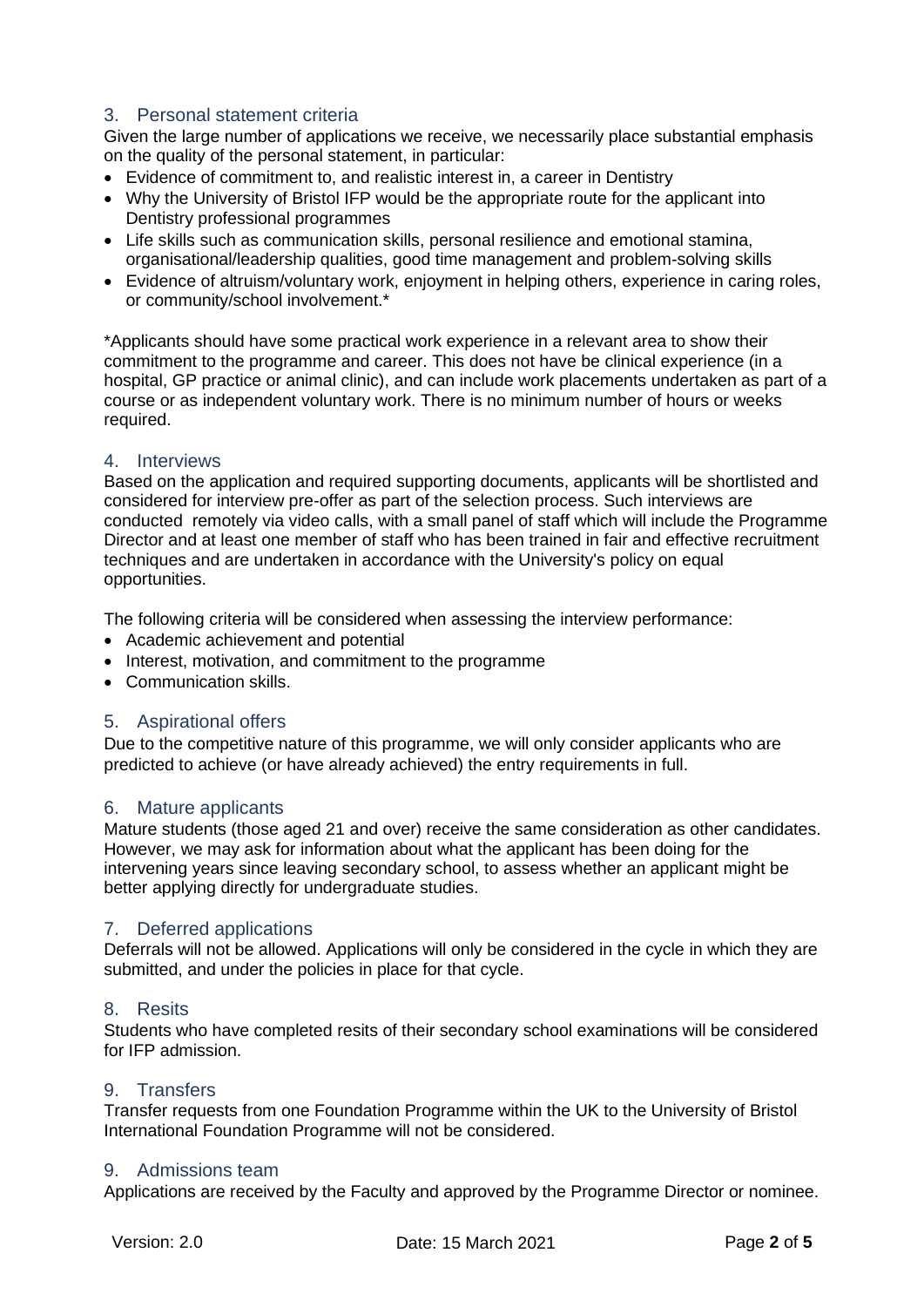## 10. Admissions process

We assess applicants on the basis of their application, required supporting documents and interview only; we do not take into account any additional information received from an applicant or institution, unless we have requested it.

Applications received before the deadline are guaranteed equal consideration.

To assess an application, we require the following documents:

- Online application
- IELTS certificate
- High school graduation certificate
- High school graduation transcript
- Academic reference from the student's school
- Personal statement
- Sponsorship details if any
- Copy of the student's passport.

Applicants who satisfy the entry requirements will be offered a pre-offer interview as part of the selection process.

Conditional offers will be made for those applicants who have not received their final school grades or IELTS. However, all applicants must fulfil all entry requirements when they register to the IFP.

Once a decision has been made, the applicant will be informed the outcome by email. If a successful applicant decides to accept the offer, they are encouraged to do so by email, and provide any required supporting documents as soon as they are available.

The offer letter will include information on how to pay the deposit and subsequent steps of the admission process.

*We do not discriminate against applicants on the grounds of age, disability, gender reassignment, marriage or civil partnerships, pregnancy and maternity, race, religion or belief, sex, or sexual orientation.*

### 11. Correspondence with applicants

All correspondence relating to an applicant's status is sent by email. If an applicant nominates an agent, we will also send correspondence to the agent. If the contact details change, we ask applicants to inform us by email: [fohs-ifp@bristol.ac.uk](mailto:fohs-ifp@bristol.ac.uk)

### 12. Academic reference criteria

A reference should be provided by a personal tutor from the applicant's school. Where this is not possible, a non-academic reference should confirm the applicant's relevant experience and indicate their potential for degree-level study.

The reference is considered alongside the personal statement, taking into account the following:

- Predictions of examination results (including, if necessary, an explanation of any nonstandard qualifications)
- An overall assessment of the applicant, and in particular the suitability and academic potential of the applicant to study at degree level
- Discussion of earlier exam results, especially those influenced by personal or medical circumstances (and therefore a poor guide to ability)
- Discussion of the applicant's intellectual curiosity, interests, and suitability for the subject
- Suitability for a future career in Dentistry.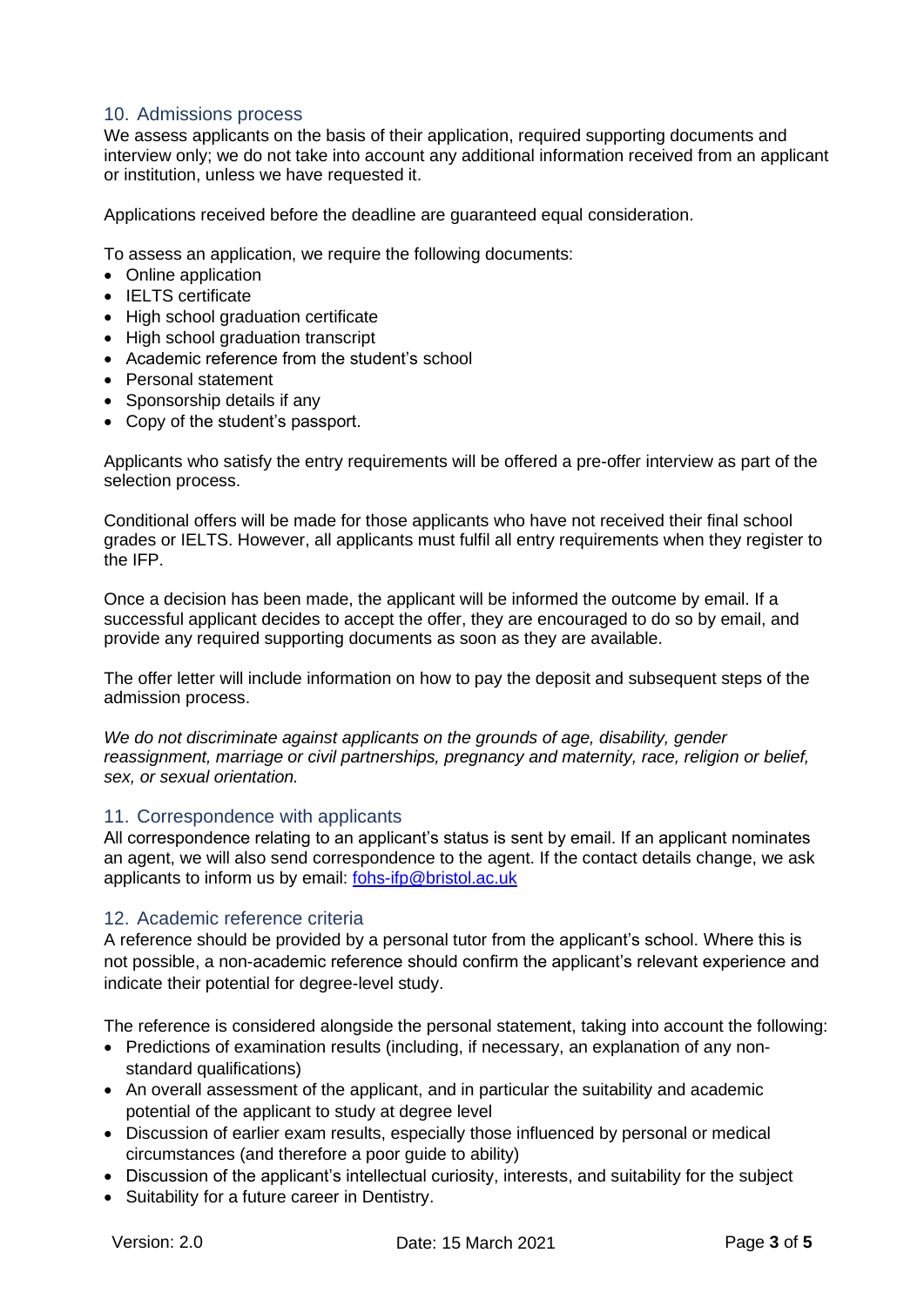Referees who believe the applicant's performance does not reflect their ability, because of educational context and/or special circumstances, should advise the applicant to complete an extenuating circumstances form (see section 15: Extenuating circumstances).

### 13. International applicants

Only international (non-UK ) applicants are eligible to apply for this programme.

### 14. English language requirements

Applicants must have a valid (taken within 2 years of the date of application) overall IELTS band score of 7.0 with no individual component band score below 6.5.

It is expected that a student enrolling on the IFP would have an IELTS band score of 7.0 overall and would progress to IELTS band score 7.5 overall during the programme (as would be required for acceptance on to Bristol dental programmes).

English language requirements for undergraduate courses including Dentistry can be found at: <http://www.bristol.ac.uk/study/language-requirements/>

### 15. Extenuating circumstances

Applicants whose education has been significantly disrupted through ill health, personal problems, disability or specific difficulties with schooling may submit an extenuating circumstances form: [http://www.bristol.ac.uk/study/undergraduate/after-you-apply/your](http://www.bristol.ac.uk/study/undergraduate/after-you-apply/your-application/extenuating-circumstances/)[application/extenuating-circumstances/](http://www.bristol.ac.uk/study/undergraduate/after-you-apply/your-application/extenuating-circumstances/)

The information provided in the form is treated confidentially and helps us to assess academic performance fairly in light of individual circumstances.

### 16. Applicants' age

Applicants who are under the age of 18 on registration as a student at the University are required to complete a form signed by a parent/guardian as a condition of registration. This provides confirmation that the parent/guardian understands the University's responsibilities and gives details of an emergency contact in the UK.

The University has a risk assessment for applicants who are under the age of 18 on registration (or under the age of 18 at the beginning of any academic year), which considers steps that need to be taken to admit and support such applicants and fulfil safeguarding duties.

Applicants who are under the age of 18 must be at least 18 years of age by the 1st of October in their year of entry to the undergraduate dental programme (BDS) at the University of Bristol in order to undertake clinical learning, as students must be able to have legal capacity to be bound by the rules of confidentiality of the NHS partners.

### 17. Policies

All applications are considered in line with our Admissions Principles and Procedures for undergraduate courses: [http://www.bristol.ac.uk/study/undergraduate/after-you](http://www.bristol.ac.uk/study/undergraduate/after-you-apply/policies/2021/)[apply/policies/2021/](http://www.bristol.ac.uk/study/undergraduate/after-you-apply/policies/2021/)

We are committed to implementing high-quality, fair, and transparent admissions procedures for all our applicants. However, applicants who believe they have cause for complaint should consult our applicant appeals, complaints and feedback policy. This policy provides a mechanism for objective review in cases where an applicant believes that the University's Admissions Principles and Procedures have been inconsistently or incorrectly applied.